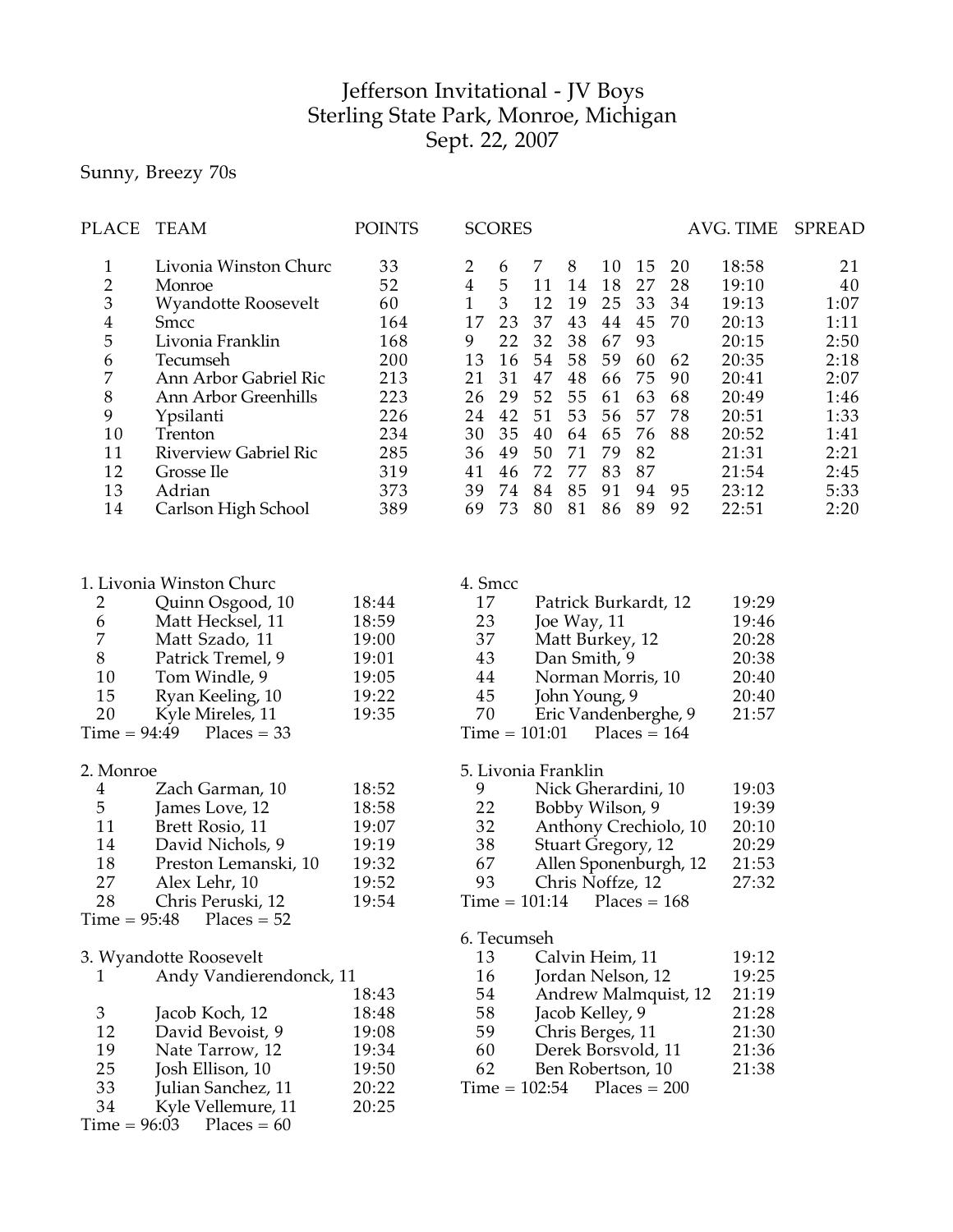|                | 7. Ann Arbor Gabriel Ric          |       | 13. |
|----------------|-----------------------------------|-------|-----|
| 21             | Josh Aikman, 9                    | 19:36 | 3   |
| 31             | Andrew Birchler, 11               | 20:07 | 7   |
| 47             | Chris Russ, 12                    | 20:57 | 8   |
| 48             | Dan Hass, 9                       | 20:59 | 8   |
| 66             | Adam LaVasseur, 10                | 21:43 | 9   |
| 75             | Ryan Purcell, 11                  | 22:32 | 9   |
| 90             | John Scheible, 11                 | 25:40 | 9   |
|                | $Time = 103:22$ Places = 213      |       | Tin |
|                |                                   |       |     |
|                | 8. Ann Arbor Greenhills           |       | 14. |
| 26             | Jeff Bord, 9                      | 19:51 | 6   |
| 29             | Michael Bak, 10                   | 20:00 | 7   |
| 52             | Reid Sherard, 11                  | 21:13 | 8   |
| 55             | Matt McCune-Sanders, 12           |       | 8   |
|                |                                   | 21:21 | 8   |
| 61             |                                   |       | 8   |
|                | Louis Johnson, 10                 | 21:37 |     |
| 63             | Joe Silveira, 10                  | 21:39 | 9   |
| 68             | Prescott Watson, 11               | 21:55 | Tin |
|                | $Time = 104:02$ Places = 223      |       |     |
| 9. Ypsilanti   |                                   |       |     |
| 24             |                                   | 19:49 |     |
|                | Ryan Stevens, 12                  |       |     |
| 42             | Connor Heine, 10                  | 20:37 |     |
| 51             | Lewis Andrews, 12                 | 21:11 |     |
| 53             | Tim Nestorak, 11                  | 21:15 |     |
| 56             | David Arenz, 11                   | 21:22 |     |
| 57             | Adam Wilbanks, 11                 | 21:24 |     |
| 78             | Greg Gibson, 12                   | 22:47 |     |
|                | $Time = 104:14$ Places = 226      |       |     |
|                |                                   |       |     |
| 10. Trenton    |                                   |       |     |
| 30             | Victor Boron, 10                  | 20:01 |     |
| 35             | Chris Biegalski, 11               | 20:26 |     |
| 40             | Austin Stawowczk, 9               | 20:31 |     |
| 64             | Brandon McDole, 9                 | 21:39 |     |
| 65             | Zach Bates, 11                    | 21:42 |     |
| 76             | John Delucia, 10                  | 22:35 |     |
| 88 -           | Jeff Bryant, 10                   | 24:49 |     |
|                | $Time = 104:19$<br>$Places = 234$ |       |     |
|                |                                   |       |     |
|                | 11. Riverview Gabriel Ric         |       |     |
| 36             | Jacob Morden, 12                  | 20:28 |     |
| 49             | Willliam Bodrie, 9                | 21:05 |     |
| 50             | Josh Malenfant, 9                 | 21:08 |     |
| 71             | Philip Nelson, 9                  | 22:02 |     |
| 79             | Kevin Kosowski, 10                | 22:49 |     |
| 82             | Jake Raj, 10                      | 22:55 |     |
|                | $Time = 107:32$ Places = 285      |       |     |
|                |                                   |       |     |
| 12. Grosse Ile |                                   |       |     |
| 41             | Austin Moccia, 9                  | 20:36 |     |
| 46             | Carl Kirsch, 11                   | 20:42 |     |
| 72             | Bryan Carey, 11                   | 22:11 |     |
| 77             | Jakub Fodor, 9                    | 22:40 |     |
| 83             | Zach Arp-Barnett, 10              | 23:21 |     |
| 87             | <b>Blake Cummins, 9</b>           | 24:26 |     |
|                | $Time = 109:30$ Places = 319      |       |     |
|                |                                   |       |     |

| 13. Adrian |                              |       |
|------------|------------------------------|-------|
| 39         | Mike Emery, 12               | 20:30 |
| 74         | Dan Seely, 12                | 22:27 |
| 84         | Saun Musick, 9               | 23:22 |
| 85         | Joe Suydam, 9                | 23:36 |
| 91         | Matt Schwartz, 11            | 26:03 |
| 94         | Chris Quinlan, 12            | 28:14 |
| 95         | Nick Hillard, 9              | 34:04 |
|            | $Time = 115:58$ Places = 373 |       |
|            |                              |       |

## 14. Carlson High School Ryan Hilbrecht, 11 21:56 Schuyler Machcinski, 11 22:18

- 80 Maxwell Machcinski, 10 22:51<br>81 Sean Porter, 12 22:52 1 Sean Porter, 12 22:52<br>6 Jacob Bourassa, 11 24:16 86 Jacob Bourassa, 11 24:16<br>89 Josiah Soncrant, 12 25:00 9 Josiah Soncrant, 12 25:00<br>2 Travis Labeau, 12 27:26 Travis Labeau, 12<br>ne = 114:13 Places = 38
- $Places = 389$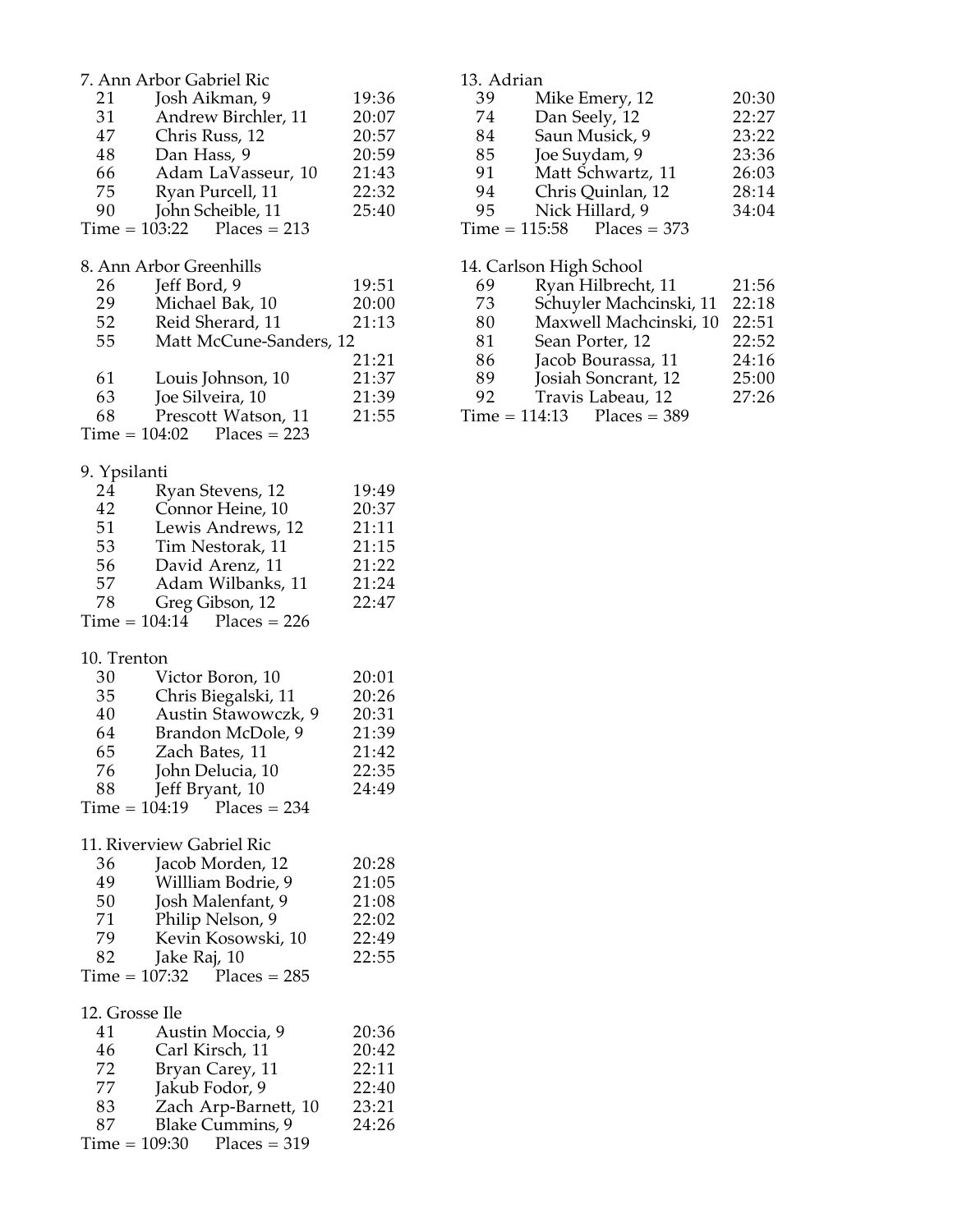| $\mathbf{1}$   | Andy Vandierendonck, 11   |       |                                              |
|----------------|---------------------------|-------|----------------------------------------------|
|                |                           | 18:43 | Wyandotte Roosevelt                          |
| $\overline{c}$ | Quinn Osgood, 10          | 18:44 | Livonia Winston Churc                        |
| 3              | Jacob Koch, 12            | 18:48 | Wyandotte Roosevelt                          |
| 4              | Zach Garman, 10           | 18:52 | Monroe                                       |
| 5              | James Love, 12            | 18:58 | Monroe                                       |
| 6              | Matt Hecksel, 11          | 18:59 | Livonia Winston Churc                        |
| 7              | Matt Szado, 11            | 19:00 | Livonia Winston Churc                        |
| 8              | Patrick Tremel, 9         | 19:01 | Livonia Winston Churc                        |
| 9              | Nick Gherardini, 10       | 19:03 | Livonia Franklin                             |
| 10             | Tom Windle, 9             | 19:05 | Livonia Winston Churc                        |
| 11             | Brett Rosio, 11           | 19:07 | Monroe                                       |
| 12             | David Bevoist, 9          | 19:08 | Wyandotte Roosevelt                          |
| 13             | Calvin Heim, 11           | 19:12 | Tecumseh                                     |
| 14             | David Nichols, 9          | 19:19 | Monroe                                       |
| 15             | Ryan Keeling, 10          | 19:22 | Livonia Winston Churc                        |
| 16             | Jordan Nelson, 12         | 19:25 | Tecumseh                                     |
| 17             | Patrick Burkardt, 12      | 19:29 | <b>Smcc</b>                                  |
| 18             | Preston Lemanski, 10      | 19:32 | Monroe                                       |
| 19             | Nate Tarrow, 12           | 19:34 |                                              |
| 20             | Kyle Mireles, 11          | 19:35 | Wyandotte Roosevelt<br>Livonia Winston Churc |
| 21             |                           | 19:36 | Ann Arbor Gabriel Ric                        |
| 22             | Josh Aikman, 9            | 19:39 |                                              |
| 23             | Bobby Wilson, 9           | 19:43 | Livonia Franklin<br>Livonia Winston Churc    |
| 24             | Travis Adkins, 9          |       |                                              |
| 25             | Joe Way, 11               | 19:46 | <b>Smcc</b>                                  |
|                | Andrew Picard, 11         | 19:48 | Livonia Winston Churc                        |
| 26             | Ryan Stevens, 12          | 19:49 | Ypsilanti                                    |
| 27             | Josh Ellison, 10          | 19:50 | <b>Wyandotte Roosevelt</b>                   |
| 28             | Jeff Bord, 9              | 19:51 | Ann Arbor Greenhills                         |
| 29             | Alex Lehr, 10             | 19:52 | Monroe                                       |
| 30             | Chris Peruski, 12         | 19:54 | Monroe                                       |
| 31             | Michael Bak, 10           | 20:00 | Ann Arbor Greenhills                         |
| 32             | Victor Boron, 10          | 20:01 | Trenton                                      |
| 33             | Doug Hulbert, 9           | 20:02 | Ida                                          |
| 34             | Kyle Davidson, 11         | 20:03 | Monroe                                       |
| 35             | Andrew Birchler, 11       | 20:07 | Ann Arbor Gabriel Ric                        |
| 36             | Anthony Crechiolo, 10     | 20:10 | Livonia Franklin                             |
| 37             | Blair Tuller, 10          | 20:18 | Ida                                          |
| 38             | Edward Tremel, 11         | 20:18 | Livonia Winston Churc                        |
| 39             | Julian Sanchez, 11        | 20:22 | Wyandotte Roosevelt                          |
| 40             | Kyle Vellemure, 11        | 20:25 | <b>Wyandotte Roosevelt</b>                   |
| 41             | Chris Biegalski, 11       | 20:26 | Trenton                                      |
| 42             | Jacob Morden, 12          | 20:28 | <b>Riverview Gabriel Ric</b>                 |
| 43             | Matt Burkey, 12           | 20:28 | <b>Smcc</b>                                  |
| 44             | <b>Stuart Gregory, 12</b> | 20:29 | Livonia Franklin                             |
| 45             | Mike Emery, 12            | 20:30 | Adrian                                       |
| 46             | Tyler Hulbert, 9          | 20:30 | Ida                                          |
| 47             | Austin Stawowczk, 9       | 20:31 | Trenton                                      |
| 48             | Austin Moccia, 9          | 20:36 | Grosse Ile                                   |
| 49             | Connor Heine, 10          | 20:37 | Ypsilanti                                    |
| 50             | Dan Smith, 9              | 20:38 | Smcc                                         |
| 51             | Norman Morris, 10         | 20:40 | <b>Smcc</b>                                  |
| 52             | John Young, 9             | 20:40 | <b>Smcc</b>                                  |
| 53             | Carl Kirsch, 11           | 20:42 | Grosse Ile                                   |
| 54             | Jacob Waltz, 10           | 20:45 | Monroe                                       |
| 55             | Steve Zoski, 11           | 20:53 | Livonia Winston Churc                        |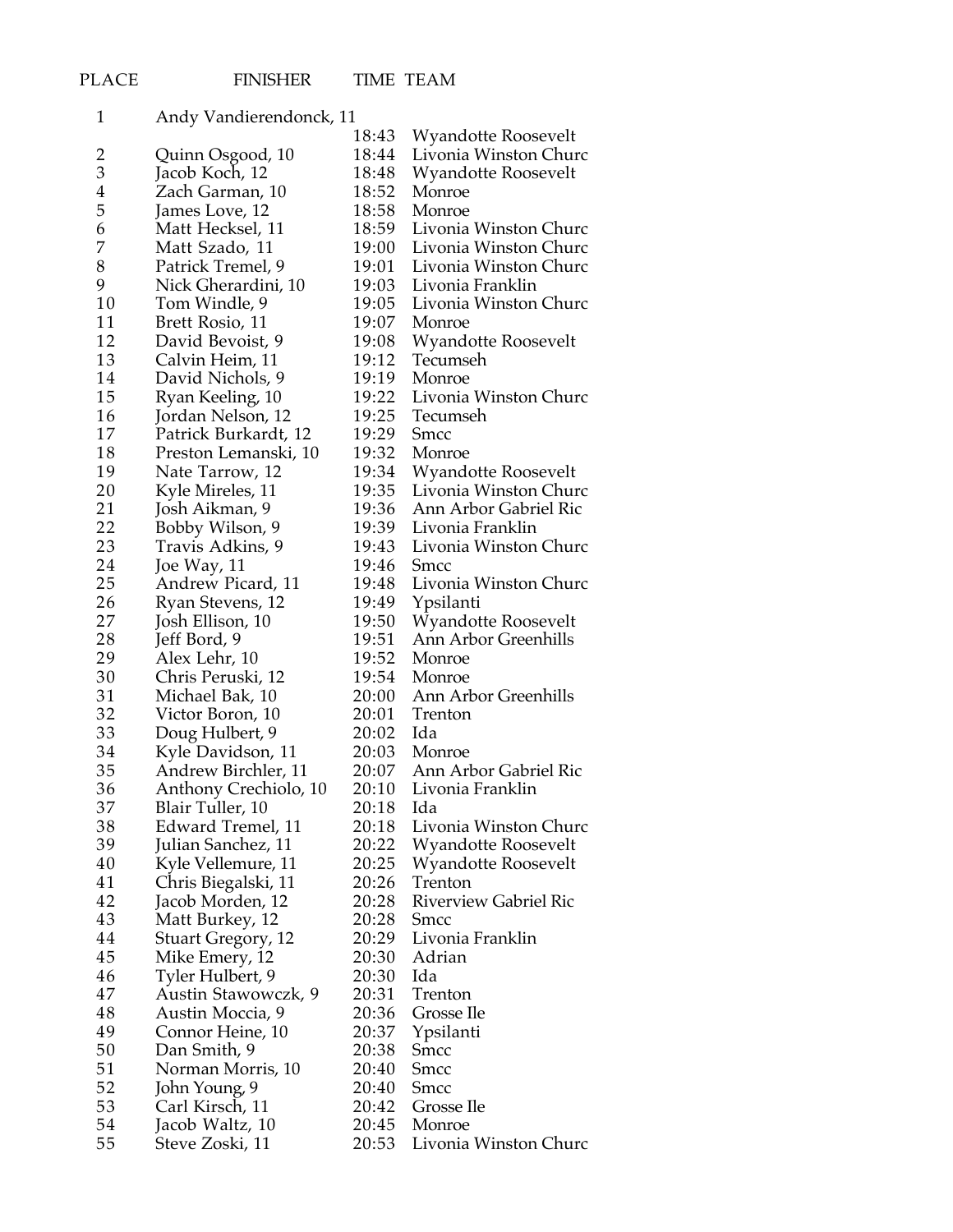| 56  | Chris Russ, 12          | 20:57 | Ann Arbor Gabriel Ric        |
|-----|-------------------------|-------|------------------------------|
| 57  | Dan Hass, 9             | 20:59 | Ann Arbor Gabriel Ric        |
| 58  |                         | 21:05 | <b>Riverview Gabriel Ric</b> |
|     | Willliam Bodrie, 9      |       |                              |
| 59  | Josh Malenfant, 9       | 21:08 | <b>Riverview Gabriel Ric</b> |
| 60  | Lewis Andrews, 12       | 21:11 | Ypsilanti                    |
| 61  | Reid Sherard, 11        | 21:13 | Ann Arbor Greenhills         |
| 62  | Tim Nestorak, 11        | 21:15 | Ypsilanti                    |
| 63  | Nathan Degner, 9        | 21:16 | Monroe                       |
| 64  | Joe Marlow, 10          | 21:17 | Livonia Winston Churc        |
| 65  | Cody Rossler, 9         | 21:18 | Livonia Winston Churc        |
| 66  |                         | 21:19 | Tecumseh                     |
|     | Andrew Malmquist, 12    |       |                              |
| 67  | Zach Perez, 9           | 21:20 | <b>Wyandotte Roosevelt</b>   |
| 68  | Matt McCune-Sanders, 12 |       |                              |
|     |                         | 21:21 | Ann Arbor Greenhills         |
| 69  | David Arenz, 11         | 21:22 | Ypsilanti                    |
| 70  | Tejas Patel, 12         | 21:23 | Livonia Winston Churc        |
| 71  | Adam Wilbanks, 11       | 21:24 | Ypsilanti                    |
| 72  | Jacob Kelley, 9         | 21:28 | Tecumseh                     |
| 73  | Emil Walters, 12        | 21:29 | Ypsi Lincoln                 |
| 74  |                         | 21:30 | Tecumseh                     |
|     | Chris Berges, 11        |       |                              |
| 75  | William Guerin, 11      | 21:32 | Livonia Winston Churc        |
| 76  | Justin Murray, 9        | 21:35 | Livonia Winston Churc        |
| 77  | Derek Borsvold, 11      | 21:36 | Tecumseh                     |
| 78  | Louis Johnson, 10       | 21:37 | Ann Arbor Greenhills         |
| 79  | Ben Robertson, 10       | 21:38 | Tecumseh                     |
| 80  | Joe Silveira, 10        | 21:39 | Ann Arbor Greenhills         |
| 81  | Brandon McDole, 9       | 21:39 | Trenton                      |
| 82  | Stephen Charnley, 9     | 21:40 | Livonia Winston Churc        |
| 83  | Zach Bates, 11          | 21:42 | <b>Trenton</b>               |
|     |                         |       |                              |
| 84  | Adam LaVasseur, 10      | 21:43 | Ann Arbor Gabriel Ric        |
| 85  | Allen Sponenburgh, 12   | 21:53 | Livonia Franklin             |
| 86  | Justin Douglas, 9       | 21:55 | Wyandotte Roosevelt          |
| 87  | Prescott Watson, 11     | 21:55 | Ann Arbor Greenhills         |
| 88  | Ryan Hilbrecht, 11      | 21:56 | Carlson High School          |
| 89  | Eric Vandenberghe, 9    | 21:57 | Smcc                         |
| 90  | Philip Nelson, 9        | 22:02 | <b>Riverview Gabriel Ric</b> |
| 91  | Bryan Carey, 11         | 22:11 | Grosse Ile                   |
| 92  | Michael Laskey, 11      | 22:12 | <b>Smcc</b>                  |
|     |                         |       |                              |
| 93  | Mike Greer, 10          | 22:17 | Livonia Winston Churc        |
| 94  | Schuyler Machcinski, 11 | 22:18 | Carlson High School          |
| 95  | Matt Charnley, 11       | 22:25 | Livonia Winston Churc        |
| 96  | Dan Seely, 12           | 22:27 | Adrian                       |
| 97  | Ryan Purcell, 11        | 22:32 | Ann Arbor Gabriel Ric        |
| 98  | Ryan Volgi, 10          | 22:34 | Riverview                    |
| 99  | John Delucia, 10        | 22:35 | Trenton                      |
| 100 | Kyle Martin, 12         | 22:36 | Southgate                    |
| 101 | Jakub Fodor, 9          | 22:40 | Grosse Ile                   |
| 102 |                         | 22:47 | Ypsilanti                    |
|     | Greg Gibson, 12         |       |                              |
| 103 | Kevin Kosowski, 10      | 22:49 | Riverview Gabriel Ric        |
| 104 | Maxwell Machcinski, 10  | 22:51 | Carlson High School          |
| 105 | Sean Porter, 12         | 22:52 | Carlson High School          |
| 106 | Matt Galowic, 9         | 22:53 | Ypsi Lincoln                 |
| 107 | Jake Raj, 10            | 22:55 | Riverview Gabriel Ric        |
| 108 | Joe Barton, 11          | 22:56 | Wayne Memorial               |
| 109 | Mitch Sadowski, 9       | 23:08 | Wyandotte Roosevelt          |
| 110 | Scotty Anteau, 10       | 23:10 | Monroe                       |
| 111 |                         |       | Ida                          |
|     | Joey Oberski, 11        | 23:16 |                              |
| 112 | Daniel Burchett, 9      | 23:19 | Tecumseh                     |